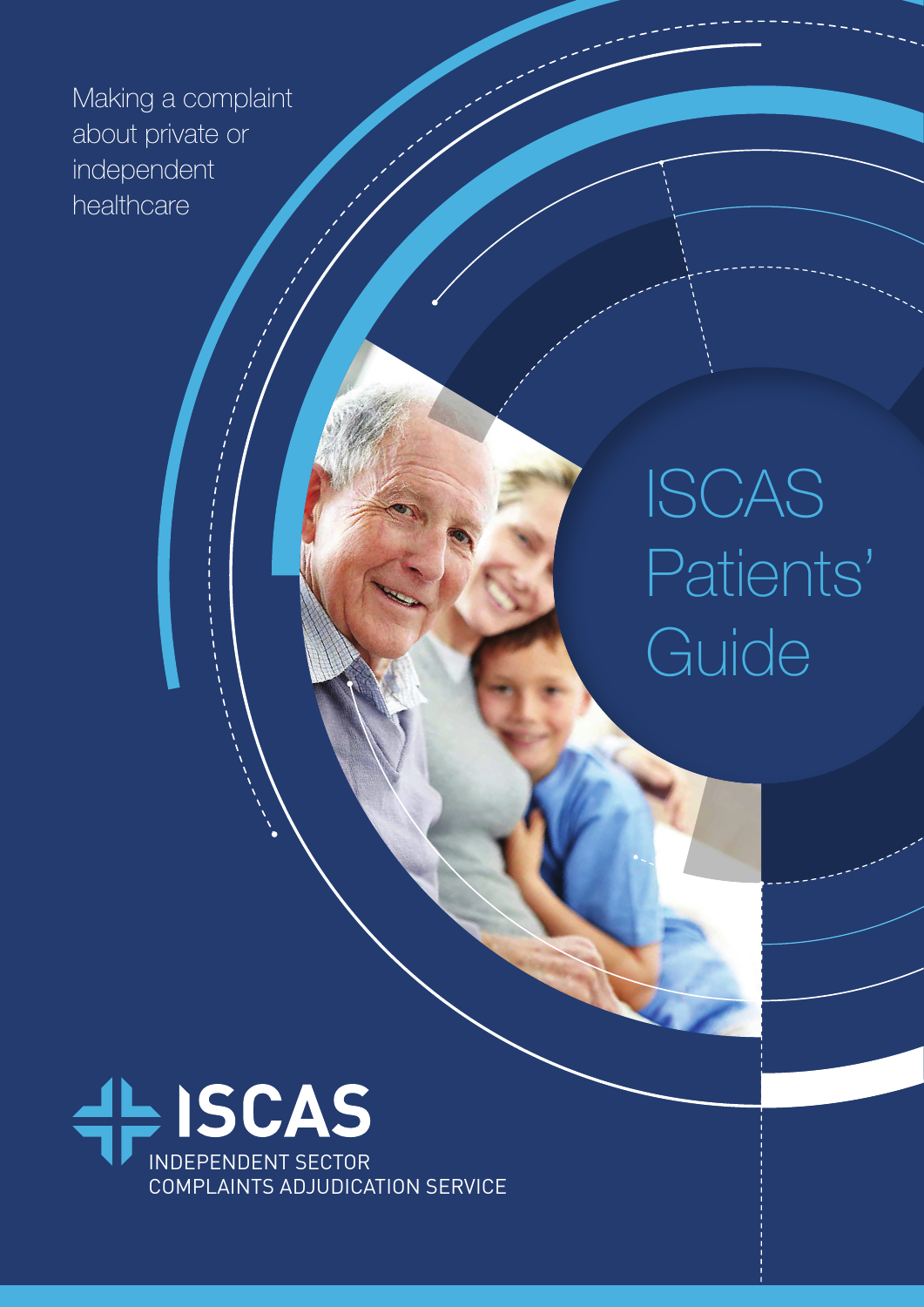### What is ISCAS?

The Independent Sector Complaints Adjudication Service (ISCAS) provides independent adjudication on complaints.

To check whether an organisation is covered by the ISCAS Code, go to www.iscas.org.uk. The adjudication by ISCAS is funded by the healthcare provider and there is no charge to you in making a referral.

If the provider is not covered under ISCAS, it is still your right to refer the clinician to the relevant professional regulator. The ISCAS Code details the regulators for each of the four countries in the UK. Except for Scotland, the healthcare regulators do not investigate individual complaints, but they gather feedback from the public as part of the information they hold on each independent healthcare provider.

If you are concerned about the safety of a doctor or any other health professional, you may wish to refer the clinician to the relevant regulator https://iscas.cedr.com/about/regulation/ *.*

## (0) the patients association

### ISCAS and the Patients Association

The Patients Association is an independent patient charity campaigning for improvements in health and social care for patients.

The national helpline number is 020 8423 8999 or Freephone 0800 3457115 (check your phone supplier) or email helpline@patients-association.org.uk if you want advice or information about making a complaint.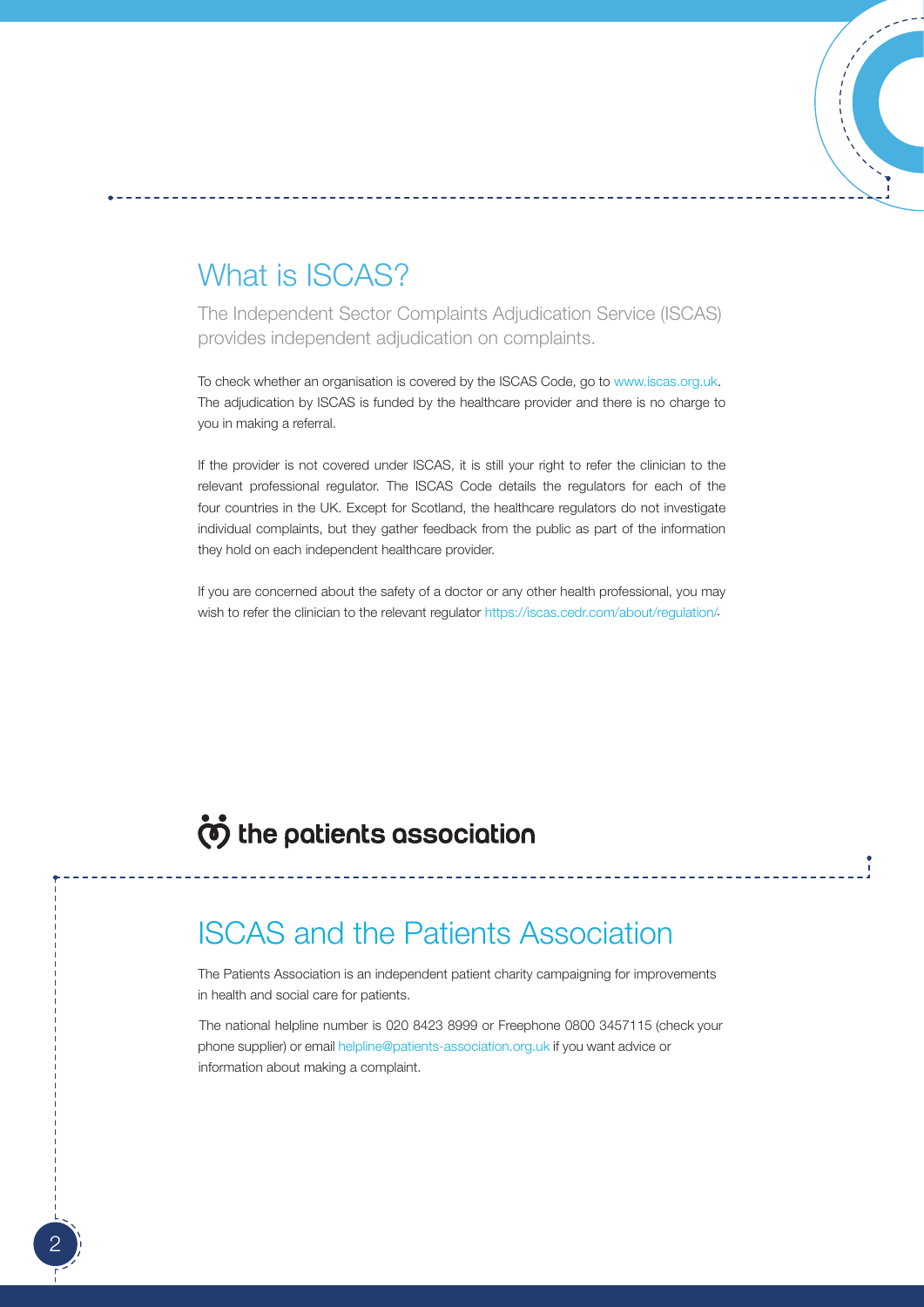### How do I complain about an independent healthcare provider?

Whether you have received treatment from independent/private healthcare, the NHS, or a mixture of both you need the reassurance that there is a complaints process in place if things go wrong and you are not happy with the treatment you have received. It is only through patient feedback, satisfaction surveys and complaints that organisations can learn what they are doing well and how they can improve. This guide provides you with information about how to make a complaint to an independent/private healthcare provider.

Don't be reluctant to make a complaint; it is of great value to the organisation and for other patients who will benefit from the same mistakes not happening again.

### What is an independent healthcare provider?

Independent healthcare providers include hospitals, clinics and independent doctors that provide services paid for directly by patients (self-funded) or by an insurance scheme. In some instances, it may also include private patient units (PPUs) in NHS hospitals. For more information, please refer to the ISCAS Code:

https://iscas.cedr.com/download/code-of-practice-forcomplaints-management/.

### Are your concerns covered by the ISCAS Code?

If you're thinking about making a complaint, the first question to ask is whether the healthcare provider and service you would like to complain about is covered by the ISCAS Code. The ISCAS Code sets out good practice standards for subscribing independent healthcare providers that pay an annual subscription to ISCAS. For more details, please refer to the ISCAS provider directory and Pages 5 and 6 of the ISCAS Code:

https://iscas.cedr.com/patients/provider-directory/. https://iscas.cedr.com/download/code-of-practice-forcomplaints-management/.

### Where do I start?

Ask the independent healthcare provider for a copy of their complaints procedure. You should make your complaint within six months of the incident you are concerned about wherever possible. The independent healthcare provider may be willing to investigate complaints after this time if there is the opportunity of conducting a fair and effective investigation and if you have a good reason why you could not act sooner. You can complain on behalf of someone else if the patient gives permission in writing.

### What should I include in my letter of complaint?

Include all the points you wish to address and keep a written copy of any correspondence and records you send. They don't need to be lengthy and can be in an email, letter, via a website or you can make a phone call.

You should state:

- Who or what has caused your concerns including the name and position of staff member.
- Where and when the events took place.
- O What action you have already taken, if any.
- O What outcome you want from your complaint.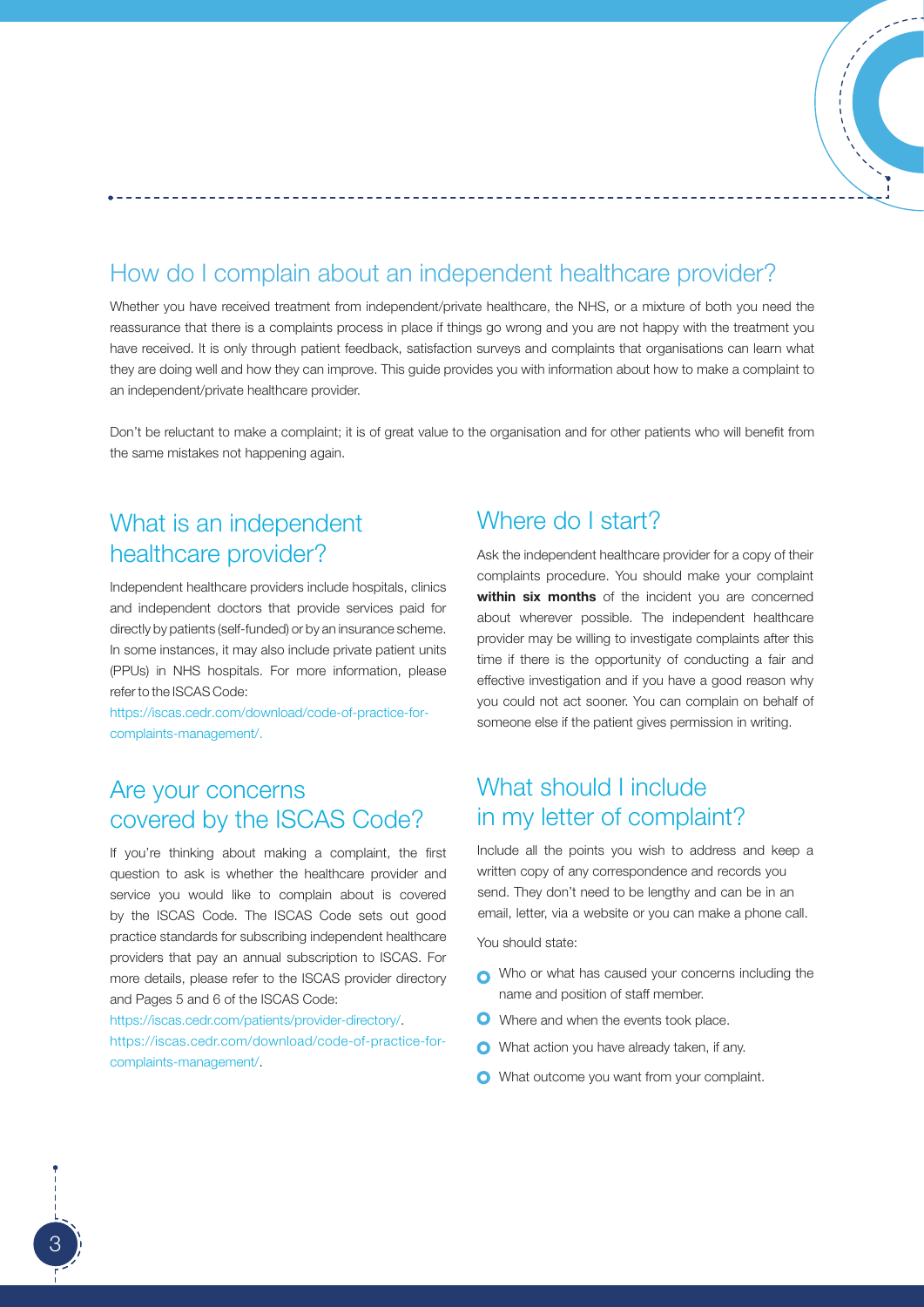# Stages of the complaints process



You should receive a written acknowledgement of your complaint within three working days of the provider receiving it. You should receive a full written response to your complaint within 20 working days of making it or regular updates every 20 working days where there is a delay in the investigation being carried out.

#### How does the investigation take place?

The ISCAS Code supports a full investigation of your complaint. You should be offered a meeting so that the detail of your complaint can be clarified. This meeting may be in person or via telephone or video link if you prefer. The provider should look at the issues you have raised in your complaint and take statements from those involved. You should then receive a response that sets out your complaint, details of how the investigation has taken place and findings made on all issues in your complaint. The provider should set out any lessons learned as a result of the investigation. You may be offered a resolution if your complaint is upheld.

### How should I prepare for a meeting?

Ask who will be at the meeting.

1

**STAGE** 

- **O** State if anyone is attending that you are uncomfortable seeing.
- Ask where the meeting will be held and how long it will last.
- **O** Make known any of your special requirements.
- **O** Make known if you have particular questions and send these before the meeting takes place.
- Ask how long it will take to receive a written record of the meeting.
- You can ask to bring someone with you to the meeting if that would help you.

### What if I'm not satisfied with the response to my complaint?

The full response to your complaint at stage 1 should tell you what to do next if you are not satisfied. If you wish to escalate your complaint for review to stage 2, you should do so in writing, within six months of the final response at stage 1.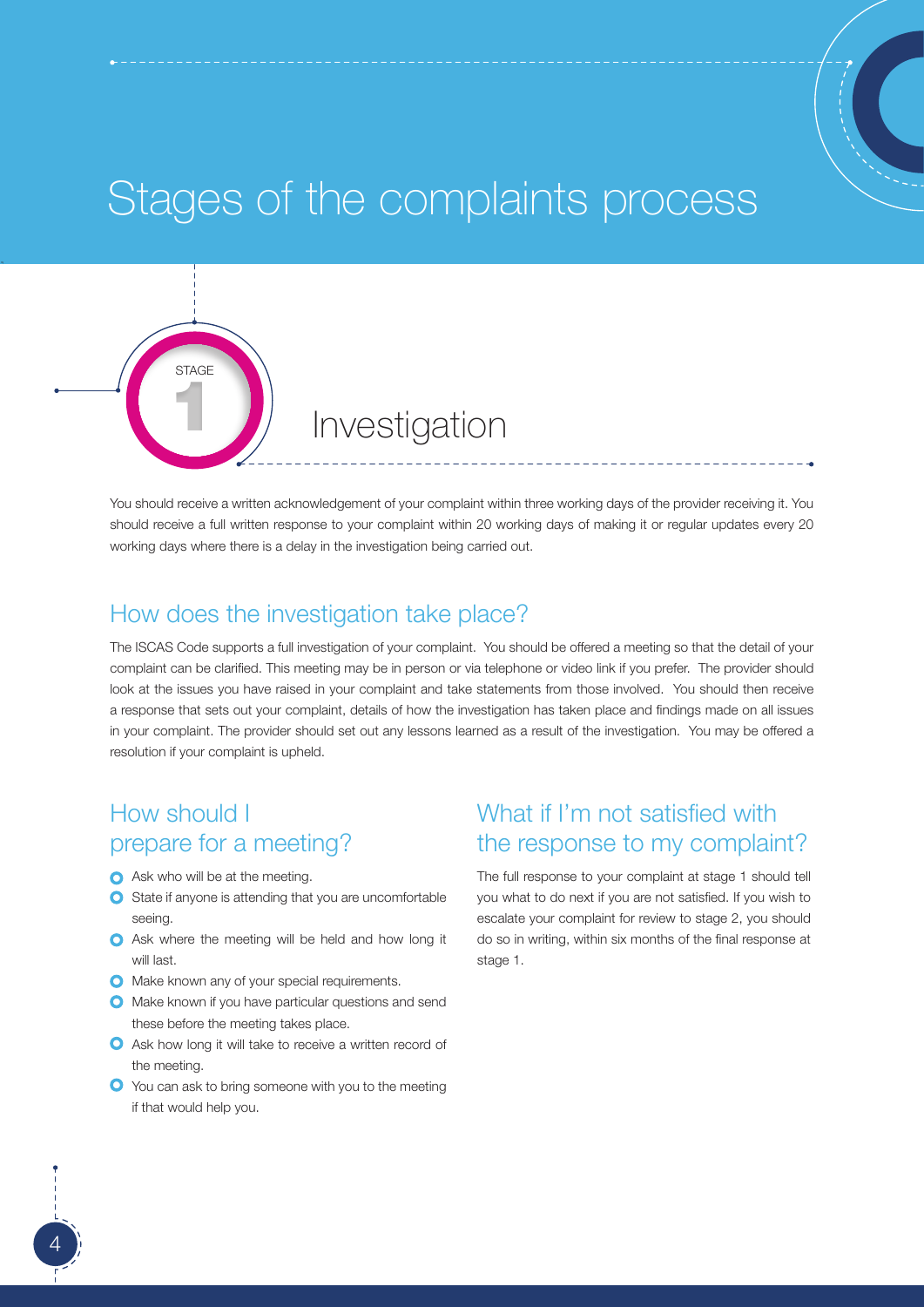Review

The aim is to review the investigation and complete this stage within three months. The review will be conducted by a senior member of staff who was not involved in the handling of the complaint at stage 1 or involved in the daily operation of the hospital/clinic. Relevant documents will be reviewed, interviews with staff may be requested and you may be invited to a meeting. You should receive a full, written response within 20 working days and any reasons for a delay. You may be offered a resolution to your complaint at the review stage. If you are not satisfied with the review response at stage 2 you can refer the matter to stage 3 which is **independent external adjudication**. This must be within six months of the final response at stage 2. If you make a referral to ISCAS, any offer of resolution that had been made will be withdrawn.



2

**STAGE** 

ISCAS provides independent adjudication. You should apply for this in writing and can find ISCAS contact details here: https://iscas.cedr.com/contact/. Give details of your complaint which have not been resolved and reasons for requesting adjudication. You can use the letter you wrote at stage 1, but highlight any aspects of your complaint that remain unresolved. Adjudicators will not consider any issues unless they have previously been raised with the independent healthcare provider (except concerns about the way they have handled the complaint). Provide copies of all documents, correspondence and/or clinical records that you wish to be considered and the outcomes you would like. You should receive a written acknowledgement within three working days of submitting your request for independent external adjudication.

The healthcare provider will be informed that you wish to escalate your complaint and has ten working days in which to object. In most cases complaints proceed to this stage without any objection.

ISCAS will ask you for permission for the healthcare provider to send them a copy of your medical records. Access to patient records is restricted to only those people who need it and there are strict guidelines about how records are kept, who can access them and when they are destroyed. You will need to give written consent for the records to be obtained.

Once ISCAS has gained your consent for the independent healthcare provider to provide ISCAS with all your case records and clinical records, an Independent Adjudicator will be assigned to your complaint.